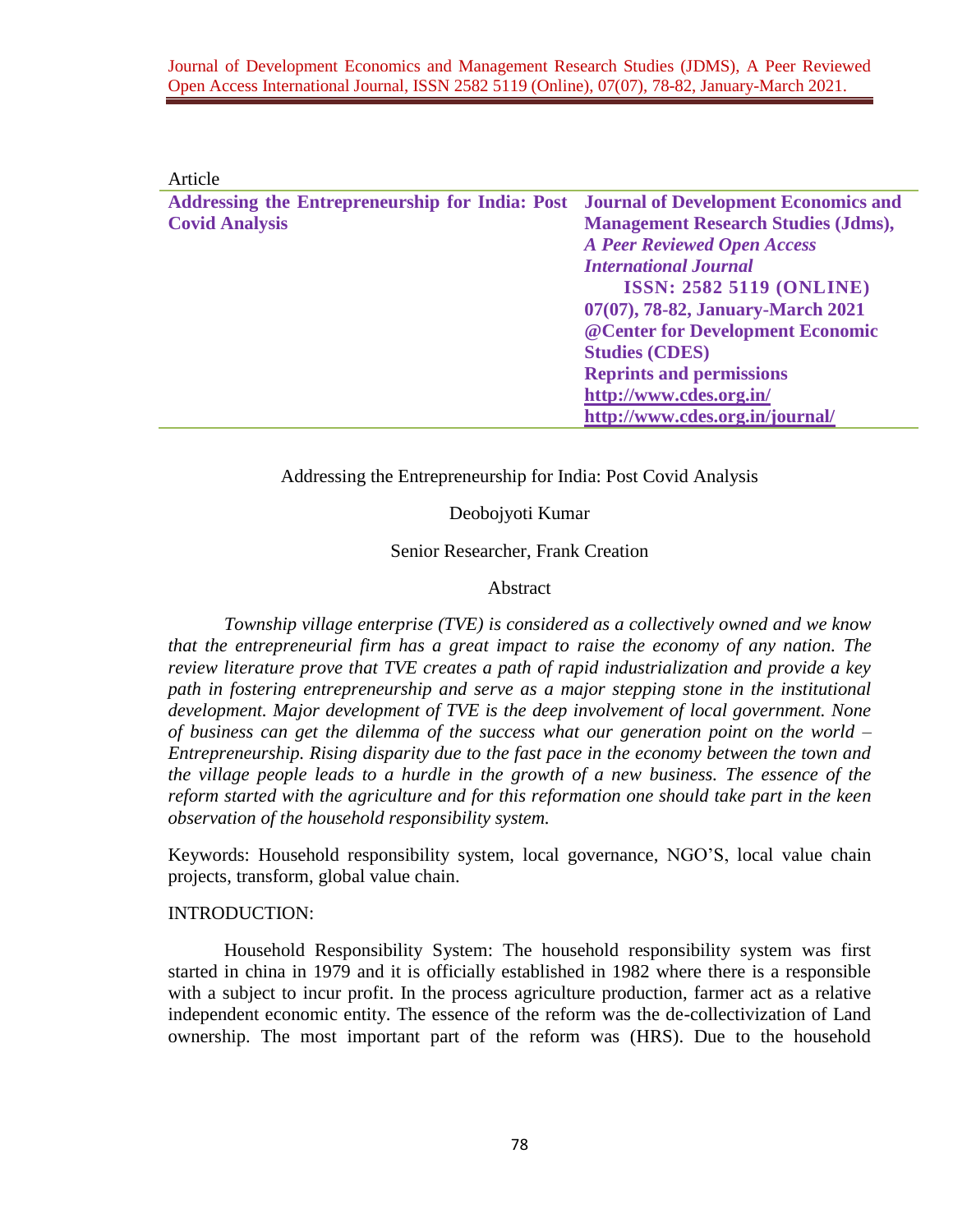responsibility system reformation increases agricultural output (Mc Millan 1989). Consequently, due to the reforms in the agriculture sector all these commune governments transform into the township Government which results in the formation of town- village enterprises. It is a very common for the employee of the TVE to collectively sign a contract with the executive owner. With the implication of the TVE there seems a resultant increase in industrial output. With the advent of the rapid industrialization TVE'S phase of the transformation can be seen. We cannot deny the fact that TVE sector fastest growth due to non state sector example – Agriculture. Nature and the ownership of the production is the responsible for the success in creating manufacturing firm for any developing nation.

| <b>CHINA</b> | Total  | <b>SOE</b> | TVE'S | PRIVATE ENTP. |
|--------------|--------|------------|-------|---------------|
| 1980         | 199.7  | 151.7      | 28.5  |               |
| 1985         | 344.9  | 223.7      | 56.3  | 21.0          |
| 1990         | 685.8  | 374.5      | 167.3 | 83.1          |
| 1995         | 2495.1 | 830.7      | 935.9 | 523.6         |
| 2000         | 4003.4 | 1377.9     | 942.5 | 1773.1        |

## GDP OWNERSHIP IN SELECTED YEAR CHINA ( STUDY)

(Source: China statistical year book).

Local Governance: Decentralized Governance can lead to be a more flexible innovative and creative administrative set up. Different country had adopted different strategy of the Governance in order to strengthen the accountability in the business. In India, majority of the people leave in the village and the most of them don't have a full knowledge of participation in the governance system so that the local governance towards political and economic uplift might have taken place without any hurdle. In order to strengthen local governance following points needs our attention:

1. Theoretical research on inter-governmental collaborative governance in the metropolitan area.

2. Holistic collaborative governance mode of local government mode in metropolitan area.

3. Case study: collaboration network among local government in Beijing-Tiajing-Hubei.

(a) Theoretical research on intergovernmental collaborative governance in the metropolitan area-collaborative governance involves the government community and the private sector communicating with each other and working together to achieve more than any one sector could achieve its own. The ultimate goal is to develop a contingency of work in determining and flourishing the entrepreneurship in the localized arena. (1) Consensus Building (2)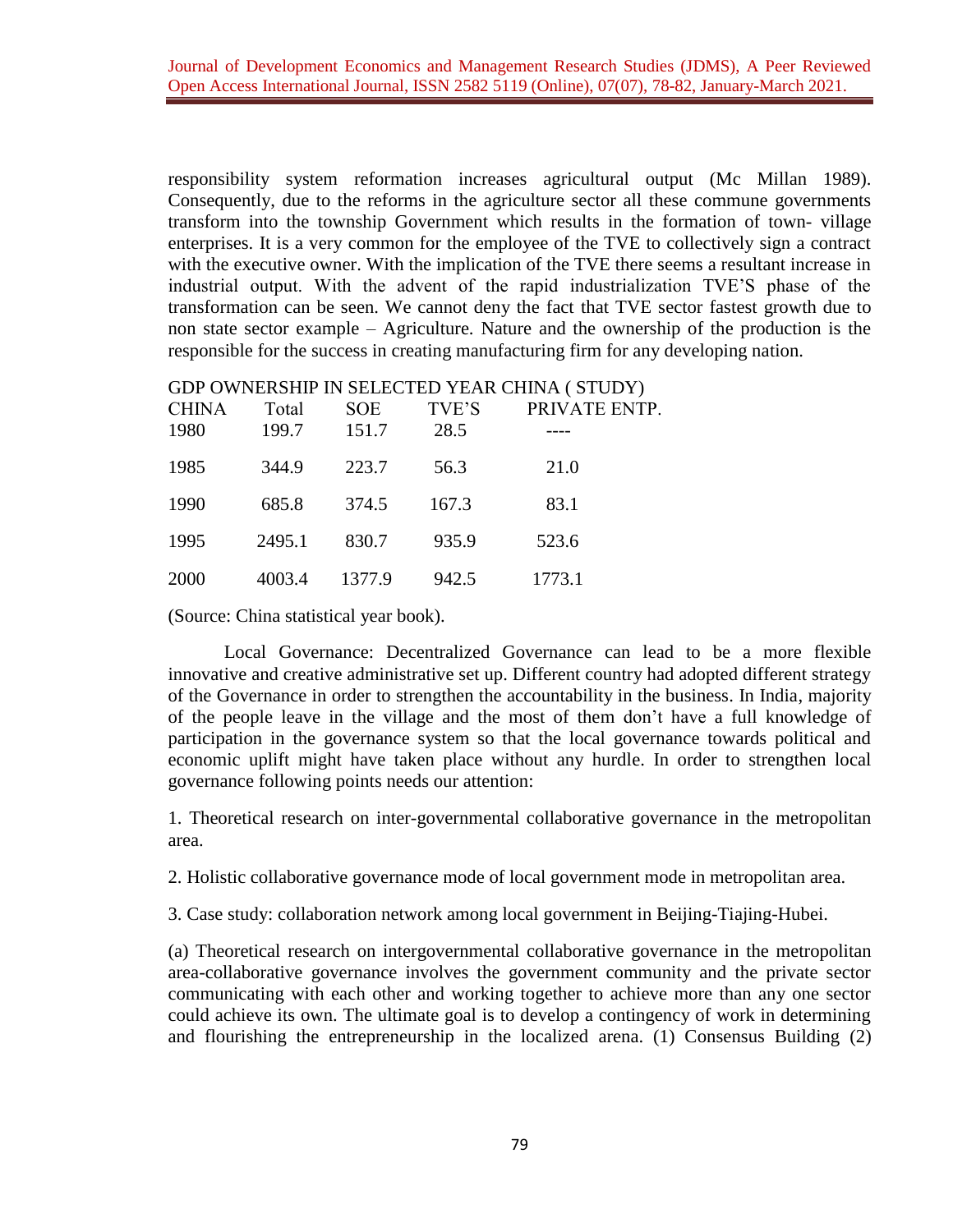Collaborative network. In the collaborative network, there is a methodology of the group consensus by building the model transformation among the community to do public policy problem in a successful phase. "The positive results of the collaborative governance and the metropolitan planning in SEQ have been extensive and well beyond statutory regional land use planning (Abbott, John 2012).

(b) Holistic collaborative Governance mode of local government mode in Metropolitan area – this emphasize on the government and the local political setting for the welfare and the successful implementation of the social services. Collaborative Governance has the potential to tap the knowledge from the great variety of the sources and provide wide access to the people and the institution. Modern policy making needs the expertise and the support from the different states and the non states institution along with the law to make an impact on national level agenda at higher impact (Ostrom, 1990).

(c) Case study: Collaboration network among local government in Beijing-Tiajin-Hubei. Why do the Chinese local government enter and engage inter local collaboration? Inter local collaboration in China initially targeted the path of economic development.(Young and Pang 2009) argue that the importance of the inter locality collaboration lies in the exchange of resources and administrative authority.

Participation of NGO'S:

Role of NGO'S in different sector –

| 1. Agriculture and Forestry - 2818303     |  |            |  |  |  |  |
|-------------------------------------------|--|------------|--|--|--|--|
| 2. Area Development                       |  | 23,958,534 |  |  |  |  |
| 3. Communication                          |  | 178,563    |  |  |  |  |
| 4. Development Adm.                       |  | 233,806    |  |  |  |  |
| 5. Health Development                     |  | 33,100,179 |  |  |  |  |
| 6. Human resource development- 14,067,439 |  |            |  |  |  |  |
| 7. Natural resource environment – 1027554 |  |            |  |  |  |  |
| 8. Social development                     |  | - 17881373 |  |  |  |  |
| 9. Transport                              |  | $-35,015.$ |  |  |  |  |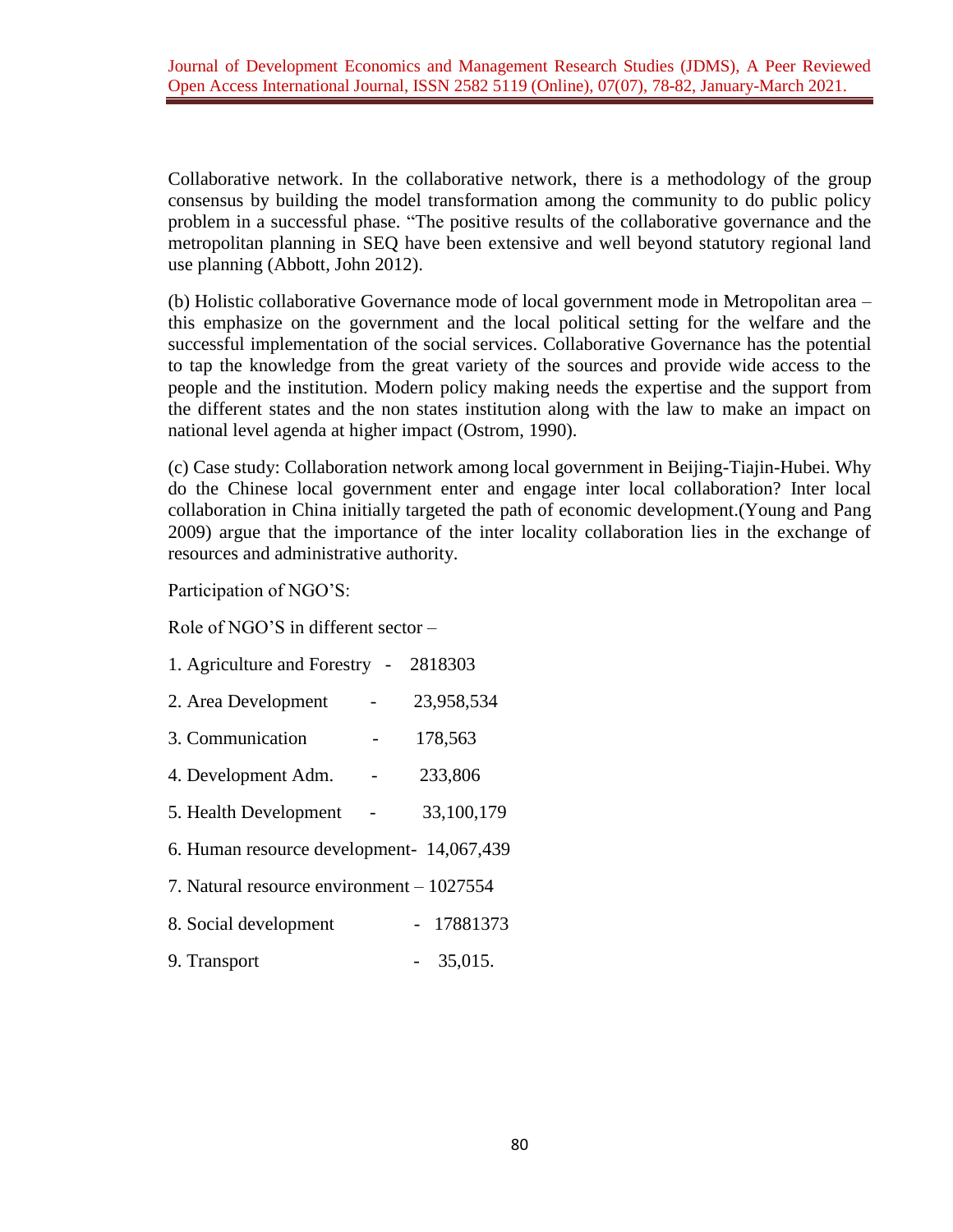|         | Below 1 crore | $1-5$ crore | $5-10$ crore | Above 10 crore. |
|---------|---------------|-------------|--------------|-----------------|
| 2007/08 | 17,101        | 1,399       | 167          | 129             |
| 2008/09 | 18,161        | 1,590       | 204          | 133             |
| 2009/10 | 19,602        | 1,594       | 179          | 133             |
| 2010/11 | 20,827        | 1,610       | 163          | 135             |
| 2011/12 | 20,297        | 1,702       | 178          | 148             |

Between 2007/08 and 2011/12 (678) NGO'S received foreign donation above 10 crore.

(Source: USAID).

To make the NGO'S towards local ownership and sustainability to get better results one must consider: Incentives are paid to the NGO'S on annually based performance. As per as the (USAID) for every target met NGO receive a bonus payment equal to 1 % of their total annual budget. If the NGO achieved 8 targets then NGO receives additional 10% of the total bonus which make them get a reward of 10% of their total budget which makes them by increasing participation in the field of development. This target must be maintained by the officials of NGO'S.

Local value chain project–Local value chain development project seems a successful project if it is concerned after covid-19. The Local value chain development project model helps people to generate as a sustainable income which permits the local to earn income and increasing employment. The objective of the LVCD is to improve access to the profitable market for male and female, small scale farmers and producers.

Transformation of Local value chain to Global value chain

The integration of the new players in the global economy put a new challenge and in the same time, it forces for the local participation to retain its excel and make a strong confrontation in itself for the competition. The main drive of the local participation to make special knowledge, intensive and high value-added activities. The concentration of the local value chain to the global arena mainly depends on high-end technology which the neighbouring states china had done in its path. Now, the inquisitive is to know how China did it?. This is the high time for India to keep work in this field where we can utilize the best brains to make local manufacturing hub in technology with an emphasis for a long-run period. To make this sector successful we have to collaborate with R and D and the patentrelated matter and to make this successful we have to make a law with to protect our invention at an affordable cost.